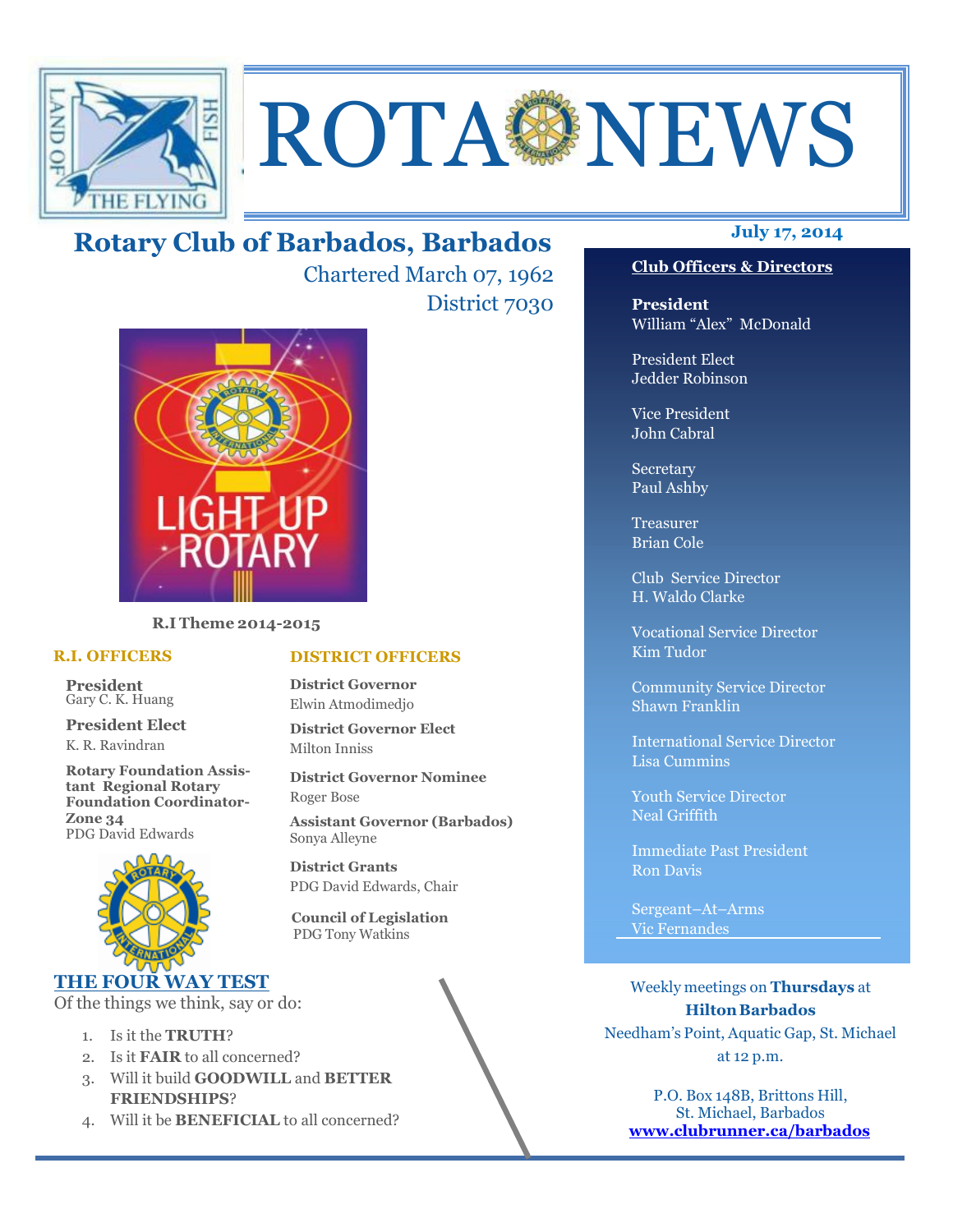#### **THE ROTARY CLUB OF BARBADOS WELCOMES ALL VISITING ROTARIANS AND GUESTS**

Today will be a Business Meeting where President Alex will present the Plans and Programs for 2014-15.

Last Thursday, July 10 there was no regular Club meeting for on Saturday, July 12, the Rotary Club of Barbados joined with family and friends to celebrate the Installation and Handing over Ceremony for the new Term of Office 2014- 2015.

Out going President Ronald Davis gave an account of his stewardship for 2013-14 and incoming President William "Alex" McDonald summarized the Plans and Programs for 2014-15.



*Past District Governor David Edwards, District Governor Elect Milton and President Alex before the formal proceedings* 

The meeting was called to Order at 7.33 p.m. by Sergeant at Arms Past President Vic. After the invocation by past Secretary Joe Johnson and the lively Introduction session Past President Ron was invited to give an account of his stewardship for the past year.

#### **Below is the Summary by Past President Ron**



Good evening fellow Rotarians and guests. I would like to extend a special welcome to our guests of honour Assistant Regional Rotary Foundation Coordinator and Past District Governor David Edwards and his partner in service

Donna, Assistant Governor Sonya Alleyne and her partner in service David and District Governor Elect Milton Inniss. Welcome also to President Horace Cobham of Rotary West and his partner in service Karen and President Richard Kennedy of Rotary South.

I am pleased tonight to provide my report on the club's activities for the Rotary year 2013-14. I would first say that I decided to approach my year as President as a learning experience and I must admit that I have learnt a thing or two, especially when to speak and when to be quiet and listen. **Continued over** 

#### CLUB SERVICE & MEMBERSHIP

The Rotary year started off with one member resignation on July  $1<sup>st</sup>$  and I thought to myself "Oh Boy, good start Ron". Fortunately we were able to nullify that with the induction of a new member on July  $12<sup>th</sup>$  and we then went on to increase our membership with a total of 7 new members being inducted during the year.

We held two club forums during the year and although member attendance was not as good as hoped there was robust discussion of topics and those in attendance benefited from several informative topics including Rotary Foundation and Club Runner.

During March we hosted the Australian Bee Gees Tribute Band at Ilaro Court as we continued to raise funds to benefit **The Schoolhouse for Special Needs**. The event was well attended though not as profitable as previous events held at Concorde Centre.

#### DISTRICT & INTERCLUB

We, together with the other two Barbados clubs hosted a District Presidents meeting in September and at that meeting the DG auctioned a bottle of wine and raised \$700.00 I then took the bottle of wine and auctioned it at Club and raised another \$700.00. The total amount was used to purchase two paintings from **The Schoolhouse** which were then given to the DG at the District Conference to be auctioned with the proceeds going to The Rotary Foundation.

The DG made his official visit in October and presided at a joint meeting of all three clubs. He toured **The School-House for Special Needs** which is our signature project.

COMMUNITY SERVICE

This year our club continued to focus on three main groups in our society, the elderly, youth and special needs.

We continued our work with the youth at the various children's homes across the island with our Christmas gifts donated by the patrons of Carols by Candlelight. We also completed repainting the Sterling Children's Home in St. Philip and are now working on a mentoring program with the Sterling children. Two fun days were held for the children, one at the Sterling Home (January 21) and the second at Browne's Beach (May 31). Director Shawn and his team have done sterling service (no pun intended) and deserve our congratulations.

## **Meeting Details**

**Thursday, July 03, 2014 Sergeant-At-Arms: Vic Fernandes** 

- **Attendance 54%**
- **Raffle \$152.00**
- **Winner Nicholle Manz– Baazaoui**
- **Fines \$216.00**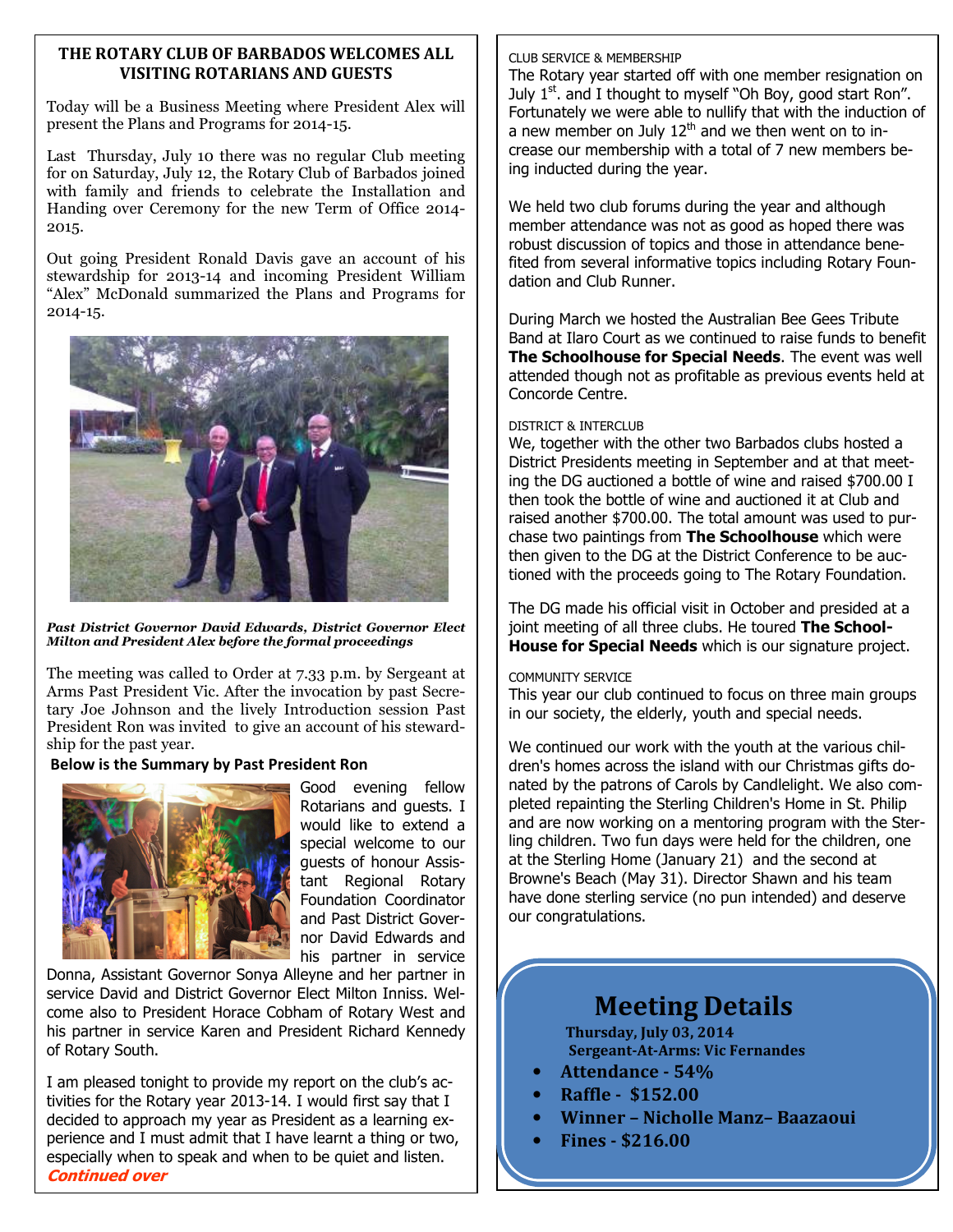#### **COMMUNITY SERVICE CONTINUED**

Funds were donated to assist in providing prosthetics to Rasonté Parsons, a young child who is a quadruple amputee. Through our efforts and with assistance from Rotary West as well as the Ringwood Rotary Club in England we were able to make up the difference needed to secure the prosthetics and look after accommodation and travel for Rasonté and her mother.

Other contributions were made to Christopher Corbin for corrective eye surgery and the Paralympic Association

Mentoring with the Rotaract and Interact clubs continued with Rotarians attending their weekly meetings.

During December we continued our annual hosting of Carols by Candlelight, our major fundraiser, and the Senior Citizens Christmas party at Government House. Senior Citizens were also entertained by the club at two Sunset Concerts held during the year.

#### INTERNATIONAL SERVICE

This year saw a changed program for the Mini Model United Nations assembly which was hosted by all three Barbados clubs, with 4 weeks of intense training sessions. Seven schools were represented and two students went on to the District Mini MUN held in Trinidad & Tobago. This year's event was so well received by the students that a summer academy has been planned during August. From the very first time we met with Stephen O'Malley, the UN Resident Representative, Director Lisa took control and with her team has made this program something that we can all be proud of. In time it will be a flagship event that will have an extremely positive impact on the lives of our young people and will be a public relations coup for Rotary. Congratulations to Director Lisa and her team.

#### OUR PUBLIC FACE

Displays of the projects completed by Rotary during the past 51 years were mounted at CIBC FCIB Warrens and Emerald City and Carlton Supermarkets. This is a good public relations exercise and serves to highlight Rotary's involvement in the community over the years.

The parish signs project is still ongoing.

From a club perspective, we have maintained an average 60% attendance throughout the year. A number of fellowship events were held and were well attended, and as far as my memory and a few XO and Coconut Water goes, were enjoyed by all.

The Club and Trust Fund accounts are in good shape thanks to Treasurer Brian and I leave them both with funds on hand. We were able to make a donation to Rotary Foundation this year of US\$4,000.00

In addition our partners in service held a Western Jamboree fund raising event in support of the Little Pink Gift Foundation. The event netted \$11,028.03 and a presentation from the funds raised will be made later this evening.

#### **UNSTINTING SUPPORT**

None of what I have just reported would have been possible without the commitment of my dedicated board and all the members of the Rotary Club of Barbados. Whenever I have called to get advice or ask for help you have always responded. I consider myself to have been extremely fortunate to have received the level of support that was given to me both by the Board and by you, my fellow Rotarians, and I sincerely thank you.

#### **AWARDS**

A number of persons were recognized during the evening .

After a sustained effort by PDG David Edwards who is the ARRFC for Zone 34 the Club and number of members contributed US\$18,160.00 to the Rotary Foundation.

Below is the listing persons recognized at this time.

Paul Harris Fellowship—First Time Awarded Sharon Oran, Sharen Lady Carmichael, Mary Cozier, Marlene Ramsey, Susanne Davis, Neal Griffith and Joe Johnson

Additional Giving by Members —Sapphires Awarded Scott Oran, Sir Trevor Carmichael, Ron Ramsey, PP Stanley MacDonald, PP Dr. Grenville Phillips, PP Roger Smith and PDG David Edwards.

#### **Club Paul Harris Awards**

Shawn Franklin, continuing as Community Service Director and Lisa Cummins continuing as International Service Director.





**Rotarian of the Year—**PDG David Edwards

#### **Presentation to Little Pink Gift Foundation**

Suzanne Davis, partner in service of Past President Ron presented the proceeds from Western Jamboree Event which was held to raise funds for Little Pink Gift Foundation to Andrea MacKenzie, partner in service of PP John MacKenzie

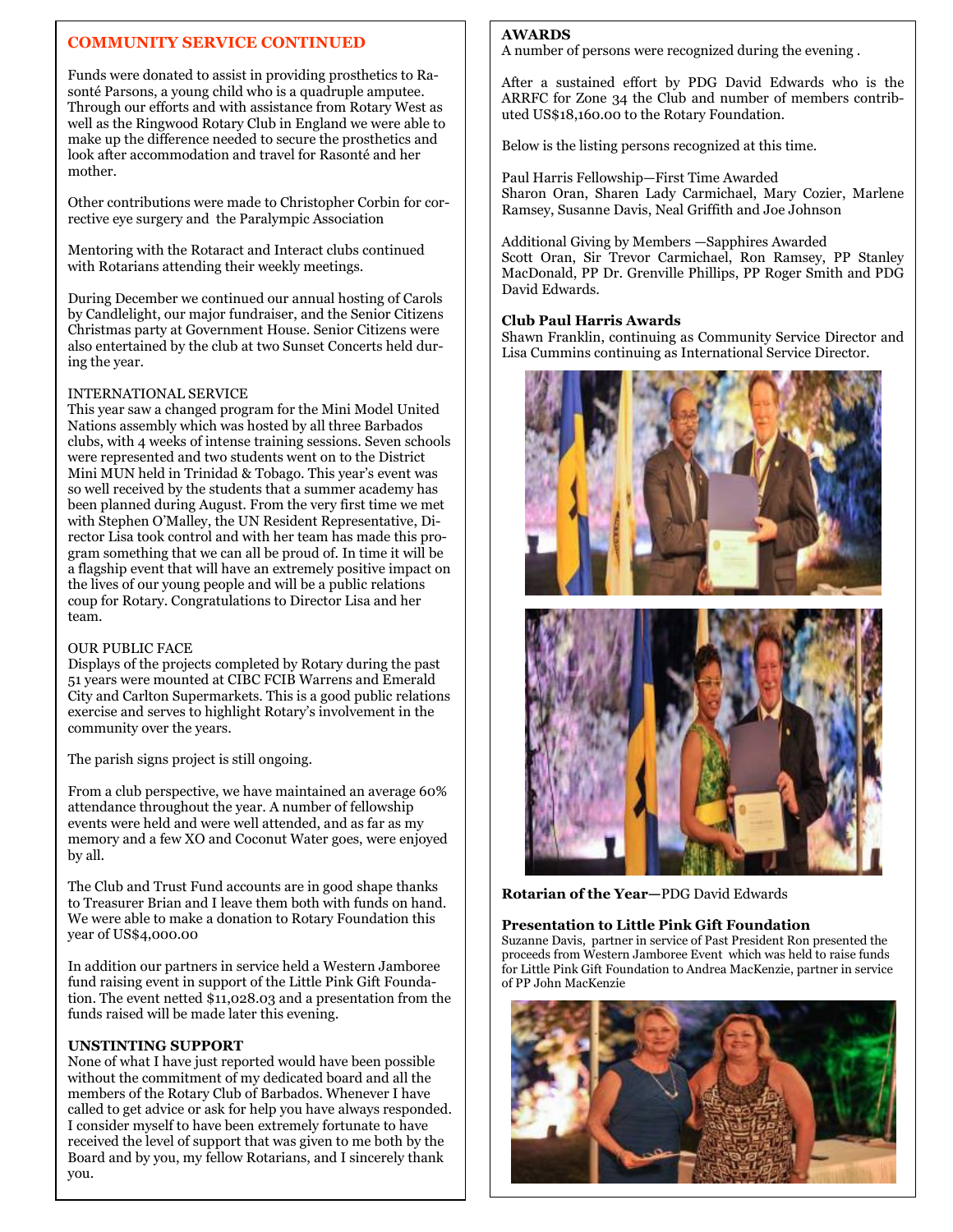Past President Ron continued— **"It is now with mixed emotions, those of joy and happiness, that I now introduce PE Alex as our new President for the Rotary year 2014-15 and invite both Pres Alex and AG Sonya to the podium in order that AG Sonya can pin our new President."** 



#### **Below is a Summary of the presentation by President Alex**

Thank you PP Andrew for your very gracious toast to the past presidents of this club.

Past President Ron, distinguished and honoured guests, Assistant Regional Rotary Foundation Coordinator PDG David Edwards, and Donna Edwards, Assistant Governor Sonya Alleyne and David Alleyne, District Governor Elect Milton Inniss. President Richard Kennedy, President Horace Cobham, other distinguished Rotarians. Specially Invited guests Mrs. Pamela McDonald and master Tristan Alleyne, Senator Wilfred Abrahams and his partner Natalie Jones. Friends all.

I first acknowledge to you that I am deeply honoured that you, the members of this very established and storied club would deign to have me sit for this Rotary year as its  $53<sup>rd</sup>$  president. A club that has produced no less than three eminent District Governors and our own guest of honour ARRFC David Edwards. Not to mention that this is the club that pioneered Rotary in Barbados and has on its roll the good and great of Barbados. I say this to remind you that I now know what it must feel for the past presidents of this club and their acknowledgement of the big shoes that they are expected to fill.

In that light, I congratulate PP Ron Davis for the sterling work that he and his Board of directors, chairmen of committees and members of this club have done in the last Rotary year, as it has pushed the agenda of our club, and the work of Rotary forward In a significant and meaningful way.

The work of Rotary never takes a day off, somewhere in the world Rotarians are doing something to promote the ideals of the organisation, we are truly a movement that does not sleep, and we are truly a movement that has at its core, a deep abiding care and love for humanity in all of its forms. Internationally our RI president Gary CK Huang has, through his theme for this year, invited us to **LIGHT UP ROTARY.** 

This seemingly simple message has many nuances and layers as inevitably it will mean many things to different people. Some may see it as an injunction to invigorate our clubs with fresh ideas and approaches, others may see it as a request to illuminate the work of Rotary through an aggressive PR and media awareness campaign, others still, may see it as an invitation to have Rotary shine as a beacon of hope in an increasingly gloomy world.

My own interpretation of what is required of us this year is that we must strive to embrace as many of the nuances that this theme invokes.

So with this our RI President has shrewdly challenged us to do great things simply and with purpose.

The charge to **Light Up Rotary,** fellow Rotarians and guests, contemplates that there must be darkness; it implies that lighting a single candle and having it shine brightly is a better situation than for us to be lamenting the darkness.

Through the imagery of this Confucian reflection we are led to understand that action rather than inaction, positivity rather than negativity, hope rather than hopelessness and courage rather than cowardice are the true hallmarks of people who face the darkness and strike the first light.

So how do we propose to light up Rotary this year?

My friends I do not propose to outline the scheme of work for this club here tonight, the proper place for that is at our club forum. What I do hope to convey to you in these few remaining minutes is to give you a feeling of the direction that the club will be taking and the goals that we wish to achieve.

Change and life are two intertwined realities that we all face; in Rotary it is no different,

If we are to grow, survive and thrive in this community we have to also adapt and change. But even as we do so we have to always bear in mind that there are anchors and roots that we have put down over the years many of these in fact, do not hold us back but give us the stability and credibility that is so important in our community.

#### **COMMUNITY SERVICE**

In community service we have made huge strides over the past few years, and we intend to continue along this path, we will continue to strengthen our relationships in the children's homes and introduce new and exciting vocational workshops to help prepare the children for the real world of work. Drug awareness will continue to be a focus of our club, we feel that it's time that we examine our effectiveness in this activity to ensure that we are achieving the original tenants of the campaign.

We continue to support our elderly, and plan to do more with them as we have seen the joy that our interactions bring to these pillars of our community.

#### **CLUB PROJECT**

This year we will continue to support the School House for Special Needs, hopefully with a grant or special funding from the district and RI.

#### **DISTRICT GOVERNOR'S SPECIAL FOCUS**

Autism will be a special focus for our club, and in this regard we will be asking Rotarians with knowledge and expertise in this area to help us deliver an education campaign targeted at raising awareness in our community at large.

**Continued next page** 

#### **Continued over**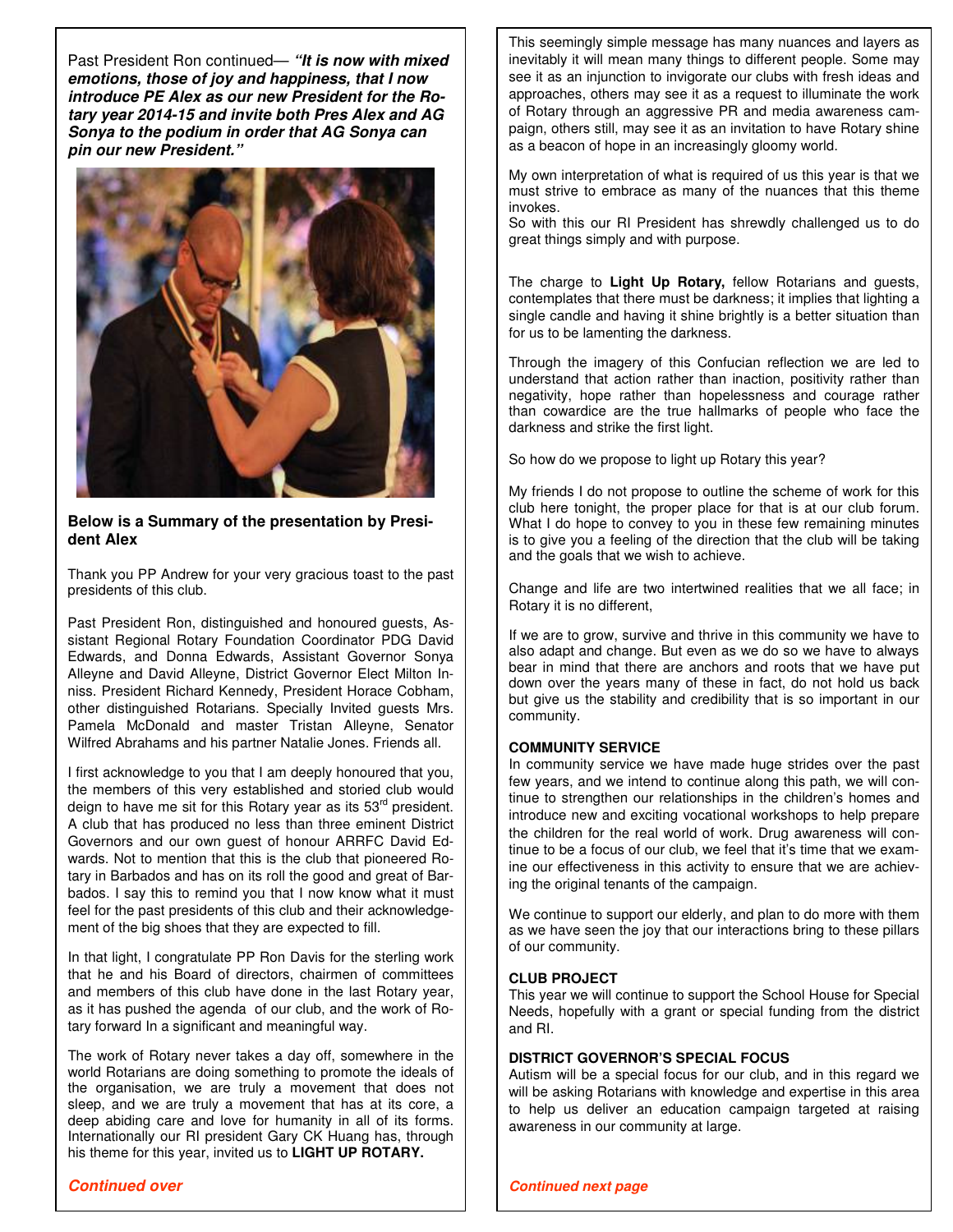#### **INTERNATIONAL SERVICE**

International service too, will see greater activity. Coming off of a successful MUNA experience we, the three clubs in the island have decided to expand the opportunity for young people by hosting a summer activity that starts Monday! (We are not wasting time).

#### **VOCATIONAL SERVICE**

Vocational service too is being charged to find new ways to expose the role of vocations in our community and the director has exciting plans to invigorate that avenue of service while maintaining our traditions and expectations.

#### **YOUTH SERVICE**

In youth service the director has a special project under his wing to deliver an invigorated interlink with our Rotaract and Interact clubs we hope that by linking these clubs into our own club, that they will better appreciate the work of our club and we theirs. The avenue of service will also deliver to this club a special project looking at the problem of bullying in schools and our wider community.

#### **CLUB SERVICE**

At the level of club service, more fellowship events along with strong quest speakers and a wide range of classification talks are planned for our year. We are, through this avenue of service challenging members to actively participate and engage in the life blood of the club, and as the year unfolds we are asking new things from our members so that coming to a meeting remains a high point to your week.

#### **INTERCLUB ACTIVITIES**

The three presidents in Barbados have agreed that closer working ties and fellowship must be the order for this year, to this end, plans are well underway to make this desire a reality as we create a joint fund-raiser for the Rotary foundation, we have also agreed to work together to celebrate a Rotary day in Barbados, and to have fellowship with each other on a more regular basis.

#### **OUR CHALLENGE**

The challenge that the board of directors are responding to is one that I have given to them this year to hold to our strengths, create and innovate, serve better and have fun doing it.

While we can plan and work as a board we need all Rotarians in our club to give according to their lot in life. And it is our expectation that all the members of this club will rise to this challenge.

Tonight as we engage to light up Rotary, ours is not merely a selfish prayer for light, our task is far more important than a narrow hope for our own needs. So, as we light up, and our lights diffuse the warmth of Rotary, let us hope, that in doing so that we hold fast to our mantra:

Of the things that WE THINK, SAY OR DO

- 1. Is it the truth?
- 2. Is it fair to all concerned?
- 3. Will it build good will and better friendships?
- 4. Will it be beneficial to all concerned?

Thank you and May God continue to bless us and bless Barbados.

#### **Continued over**

#### **The Board of the Rotary Club of Barbados-2014-2015**



Director Shawn, PE Jedder, Secretary Paul, Treasurer Brian, President Alex, Director Waldo, Director Lisa, SAA Vic, Director Neal and IPP Ron. Absent are VP John and I Director Waldo, Director Lisa, SAA Vic, Director Neal and IPP Ron. Absent are VP John and Director Kim

While we can plan and work as a board we need all ========================================== Rotarians in our club to give according to their lot in life. The Rotary International Affairs Summer Academy was

Ince riotally international Analis Summer Academy was<br>launched on Monday, July 14 and continues until Friaanonod on monady, odly 1<br>day, July 18.

O'Malley, Resident Coordinator of the UN in Barbados The and the OECS and President Alex McDonald. Speaking at the Opening Ceremony were Mr. Stephen





Also present at the event were AG Sonya, PDG David and the Presidents of Rotary Club of Barbados West and South, Horace Cobham and Richard Kennedy.